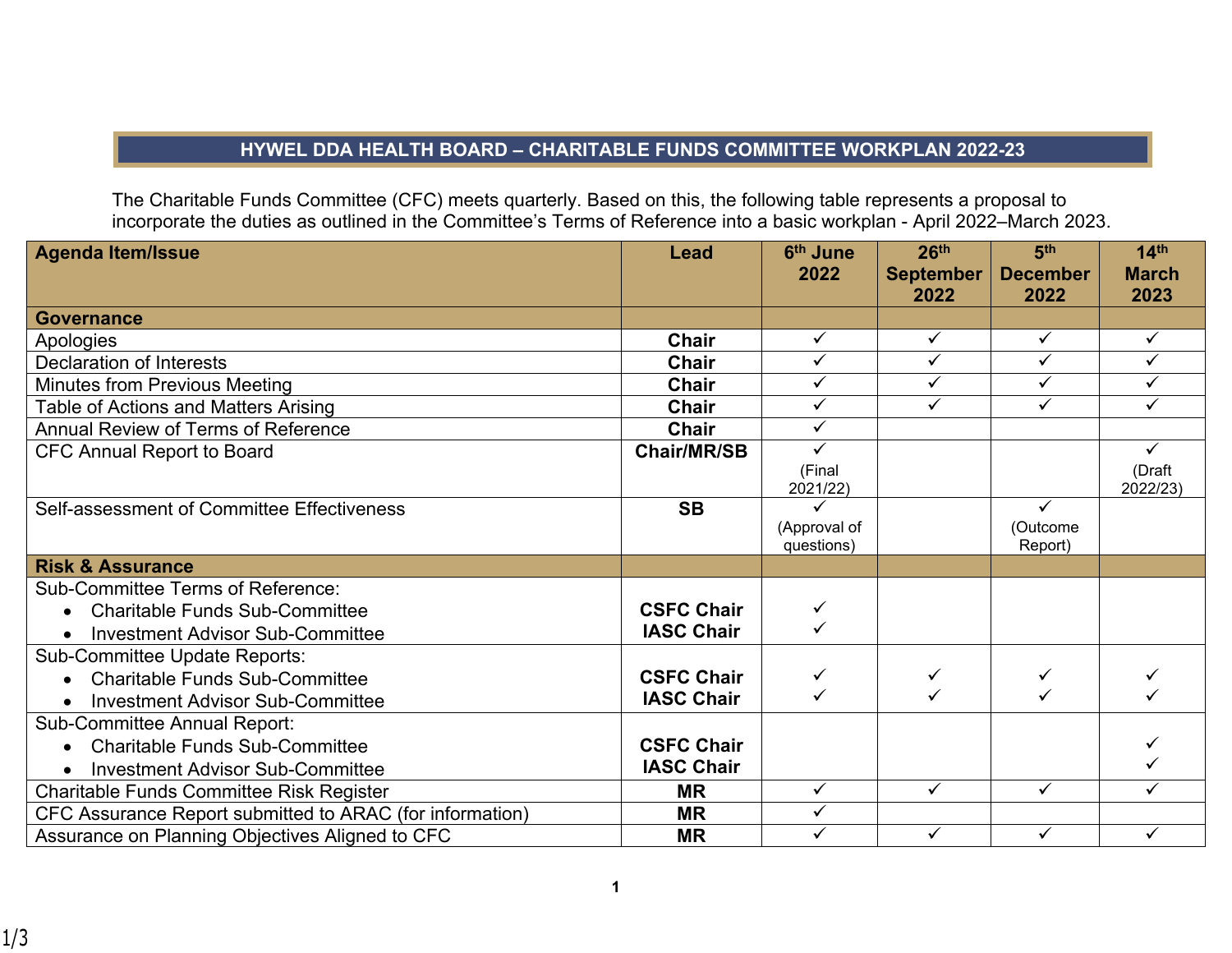| <b>Operational/Strategic Issues</b>                                                                                                                                                     |                       |                         |                         |                         |                         |
|-----------------------------------------------------------------------------------------------------------------------------------------------------------------------------------------|-----------------------|-------------------------|-------------------------|-------------------------|-------------------------|
| Approval of policies and procedures relating to charitable funds on<br>behalf of the Board (as required)                                                                                | <b>NT</b>             | ✓                       | ✓                       | ✓                       | ✓                       |
| Approval of charitable funds expenditure over £50,000 (as required)                                                                                                                     | <b>Chair</b>          | $\checkmark$            | ✓                       | $\checkmark$            | ✓                       |
| Review/Ratification of any approvals made outside the meeting via<br>Chair's Action or via Corporate Trustees                                                                           | <b>Chair</b>          | ✓                       | ✓                       | $\checkmark$            |                         |
| Acceptance and recommendation of other relevant strategies,<br>policies, procedures and reports relating to charitable funds, as<br>appropriate for ratification by Board (as required) | All                   | ✓                       | ✓                       | ✓                       |                         |
| Charitable Funds - Making a Difference                                                                                                                                                  | <b>NLI</b>            | $\checkmark$            | $\checkmark$            | $\checkmark$            | ✓                       |
| <b>Evaluation Reports</b><br>Trainee Haematology Clinical Nurse Specialist Proposal for<br>Ceredigion and Pembrokeshire Update Report                                                   | <b>GB</b>             |                         | ✓                       |                         |                         |
| Cancer Services Expenditure - CaPS Project                                                                                                                                              | <b>GB</b>             | ✓                       |                         |                         |                         |
| Haemodynamic Monitoring Equipment GGH                                                                                                                                                   | <b>PSm</b>            |                         |                         |                         |                         |
| <b>Staff Welfare and Wellbeing: Rest Areas</b>                                                                                                                                          | <b>EB</b>             |                         |                         |                         |                         |
| <b>Family Counsellor Request</b>                                                                                                                                                        | <b>AD/NT</b>          |                         | ✓                       |                         |                         |
| Bronglais General Hospital Chemotherapy Unit Fundraising Appeal                                                                                                                         | <b>NLI</b>            | ✓                       | ✓                       | ✓                       | ✓                       |
| Update                                                                                                                                                                                  |                       |                         |                         |                         |                         |
| <b>Performance</b>                                                                                                                                                                      |                       |                         |                         |                         |                         |
| Investment Advisor Performance Update (to be presented in person)                                                                                                                       | <b>NT</b>             |                         | ✓                       |                         | ✓                       |
| Integrated Hywel Dda Health Charities Performance Report                                                                                                                                | <b>MR/HT</b>          | $\overline{\checkmark}$ | $\checkmark$            | $\checkmark$            | $\checkmark$            |
| Draft Annual Accounts (2021/22)                                                                                                                                                         | <b>HT/NT</b>          |                         | ✓                       |                         |                         |
| Final Annual Report & Accounts (2021/22)                                                                                                                                                | <b>HT/NT</b>          |                         |                         | $\checkmark$            |                         |
| Internal Audit Report on Charitable Funds (Subject to confirmation)                                                                                                                     | <b>Chair/Internal</b> |                         |                         |                         |                         |
|                                                                                                                                                                                         | <b>Audit</b>          |                         |                         |                         |                         |
| <b>For Information</b>                                                                                                                                                                  |                       | $\checkmark$            | $\checkmark$            | $\checkmark$            | $\checkmark$            |
| <b>Reflective Summary of Meeting</b>                                                                                                                                                    | <b>MR</b>             | $\checkmark$            | ✓                       | $\checkmark$            | ✓                       |
| CFC Workplan 2022/23                                                                                                                                                                    | <b>SB</b>             |                         |                         |                         |                         |
| <b>Administration</b>                                                                                                                                                                   |                       |                         |                         |                         |                         |
| Agenda setting meeting at least 6 weeks prior to meeting                                                                                                                                | <b>SB</b>             | $\checkmark$            | $\checkmark$            | $\checkmark$            | $\checkmark$            |
| Quality check agenda and papers prior to dissemination                                                                                                                                  | <b>SB</b>             | $\overline{\checkmark}$ | $\overline{\checkmark}$ | $\overline{\checkmark}$ | $\overline{\checkmark}$ |
| Disseminate agenda & papers seven days prior to meeting                                                                                                                                 | <b>SB</b>             | $\checkmark$            | ✓                       | $\checkmark$            | ✓                       |
| Minutes and action log to be circulated within 14 days of the meeting<br>to members                                                                                                     | <b>SB</b>             | $\checkmark$            | ✓                       | $\checkmark$            | ✓                       |